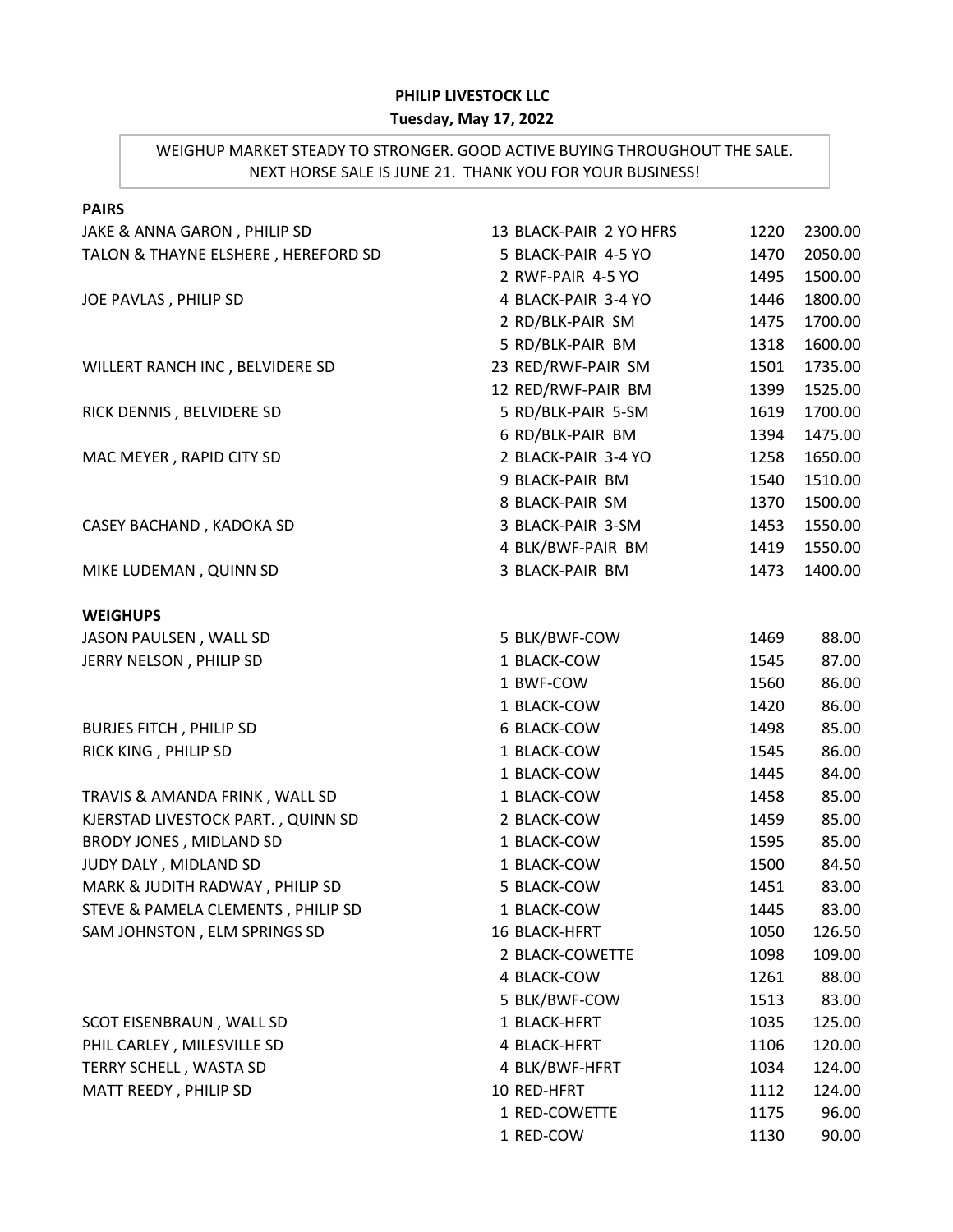| MARK & KAREN FOLAND, MIDLAND SD      | 7 BLACK-HFRT        | 1018 | 124.50 |
|--------------------------------------|---------------------|------|--------|
| <b>BRETT GUPTILL, INTERIOR SD</b>    | <b>6 BLACK-HFRT</b> | 903  | 126.00 |
|                                      | 1 BLACK-COWETTE     | 1160 | 95.00  |
| TJ GABRIEL, MIDLAND SD               | 1 BLACK-HFR         | 1135 | 123.00 |
| <b>GRANT PATTERSON, KADOKA SD</b>    | 3 RED-HFRT          | 1250 | 122.00 |
| LARRY E. GABRIEL, QUINN SD           | 1 BLACK-HFRT        | 1310 | 120.00 |
|                                      | 2 BLACK-COWETTE     | 1243 | 107.00 |
|                                      | 3 BLACK-COW         | 1432 | 81.50  |
| DWIGHT SLOVEK, PHILIP SD             | 3 RD/BLK-HFRT       | 1268 | 123.00 |
|                                      | 2 RED-COWETTE       | 1158 | 95.00  |
| <b>GRANT SHEARER, WALL SD</b>        | 2 BLACK-HFRT        | 1015 | 124.00 |
|                                      | 3 BLACK-COWETTE     | 1073 | 109.00 |
|                                      | 1 BLACK-COW         | 1275 | 89.00  |
| MATT ARTHUR, MILESVILLE SD           | 4 BLK/BWF-COWETTE   | 1055 | 109.00 |
| BILL & PENNIE SLOVEK, PHILIP SD      | 3 BLACK-HFRT        | 1065 | 124.00 |
|                                      | 3 BLACK-COWETTE     | 1068 | 109.00 |
| TUCKER MCDANIEL, MIDLAND SD          | 2 BLACK-COWETTE     | 1085 | 110.00 |
| SHAW RANCH INC., WHITE OWL SD        | 9 BLACK-COWETTE     | 1201 | 107.00 |
| SDSU AGRI EXPERIMENT STAT, PHILIP SD | 1 BLACK-COWETTE     | 1195 | 107.00 |
| DUANE & CARLA JOBGEN, SCENIC SD      | 1 BLACK-COWETTE     | 1200 | 95.00  |
|                                      | 1 BLACK-COW         | 1505 | 82.00  |
| BRANDON KINSLEY, MURDO SD            | 1 BLACK-COW         | 1080 | 105.00 |
| ROSETH BROTHERS, MIDLAND SD          | 4 BLACK-COWETTE     | 1186 | 103.00 |
| STEVE SCHELL, RAPID CITY SD          | 1 BLACK-HFRT        | 940  | 121.00 |
| ROGER & KATHY PETERSON, PHILIP SD    | 2 BLACK-HFRT        | 1388 | 119.00 |
| GERALD & SHARLA JULSON, QUINN SD     | 3 BLACK-COWETTE     | 1083 | 105.00 |
| JOSH GEIGLE, WALL SD                 | 1 BLACK-COWETTE     | 1160 | 92.00  |
| <b>CONSIGNMENT FROM SD</b>           | 1 RED-COWETTE       | 1120 | 103.00 |
|                                      | 2 RED-COWETTE       | 1238 | 96.00  |
| TERRENCE & KAREN PINNEY, PHILIP SD   | 3 BLACK-COWETTE     | 1125 | 104.00 |
|                                      | 5 BLACK-COW         | 1560 | 84.50  |
| MYRON WILLIAMS, WALL SD              | 2 BLACK-COW         | 1343 | 88.50  |
|                                      | 3 BLACK-COW         | 1437 | 85.00  |
|                                      | 4 BLACK-COWETTE     | 1286 | 88.00  |
| CLAY KING, PHILIP SD                 | 1 BLACK-COW         | 1395 | 85.00  |
|                                      | 1 BLACK-COW         | 1280 | 85.00  |
| CHIP OR JONNA KING, PHILIP SD        | 1 BLACK-COW         | 1250 | 89.00  |
|                                      | 1 BLACK-COW         | 1495 | 83.00  |
|                                      | 1 BLACK-COW         | 1565 | 80.00  |
| WIEBERS FARM & RANCH INC., OWANKA SD | 2 BWF-COW           | 1548 | 82.00  |
| BRYER OR BARRY JONES, MIDLAND SD     | 4 BLACK-COW         | 1338 | 82.50  |
| ALAN BRUNSCH, NORRIS SD              | 1 BLACK-COW         | 1585 | 83.00  |
| TOM & LACEY CLEMENTS, PHILIP SD      | 1 BLACK-COWETTE     | 1245 | 89.00  |
|                                      | 1 BLACK-COW         | 1290 | 84.00  |
|                                      | 1 BLACK-COW         | 1670 | 80.00  |
| STEVE MCDANIEL, MIDLAND SD           | 1 BLACK-COW         | 1530 | 81.00  |
| <b>CONSIGNMENT FROM SD</b>           | 1 BLACK-COW         | 1635 | 85.00  |